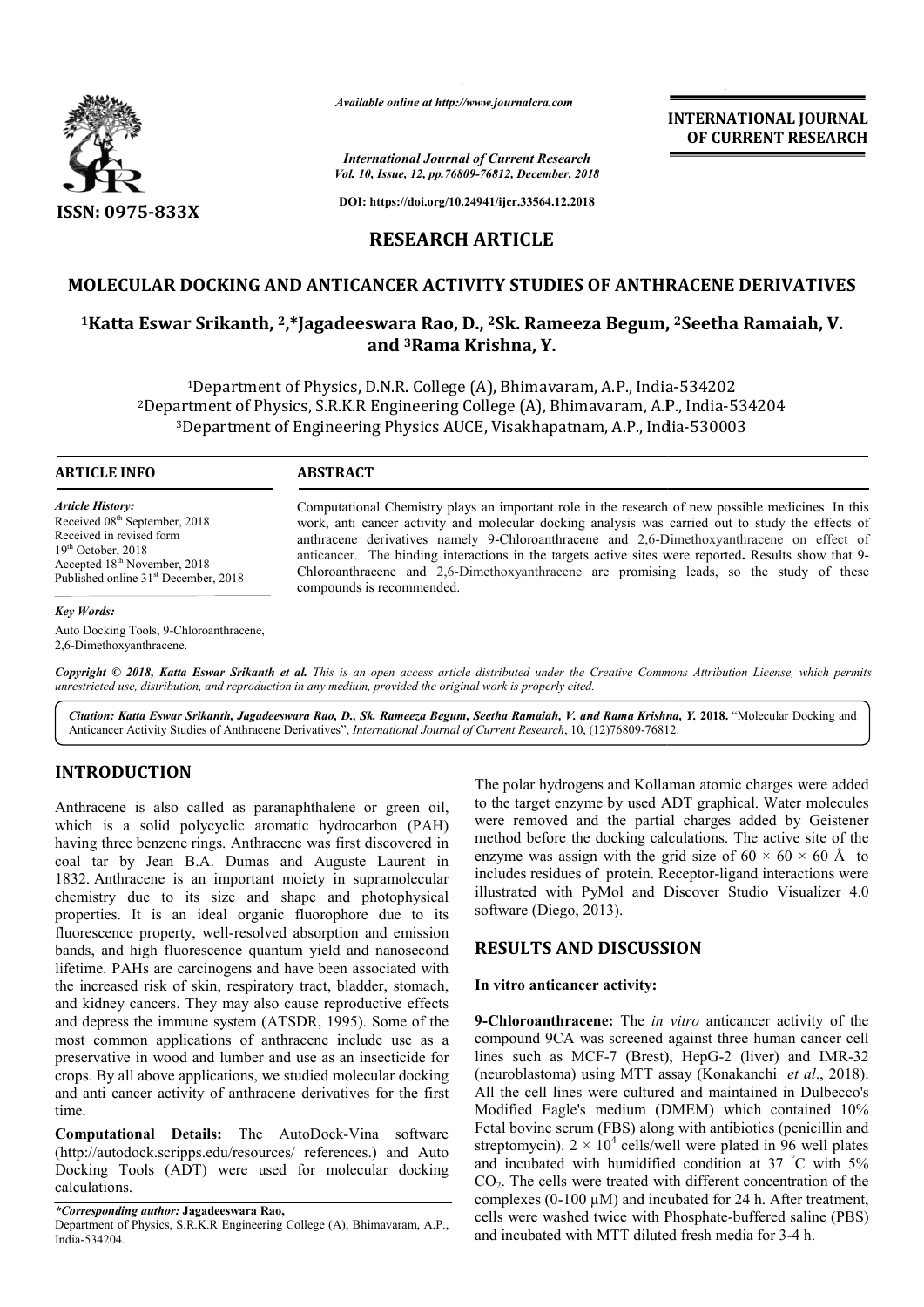

**Fig. 1. Survival curves of cell lines MCF-7**







**Fig. 3. Survival curves of cell lines CoLO-205**



**Fig. 4 Survival curves of cell lines HeLa, IMR-32 and HepG-2**



**Fig. 5 Shows the binding poses and interactions of 9CA compound to the binding sites of HER2 receptor (top, PDB ID: 3PP0) and Tyrosinase receptor (bottom, PDB ID: 3NM8)**

The absorbance was recorded at 570 nm. Then, percentage of inhibition was calculated using the formula  $(A-B/A) \times 100$  (A  $=$  absorbance of control group and  $B =$  absorbance of treated group). The anticancer activity results revealed that the compound 9CA was observed moderate activity against HepG-2 with IC<sub>50</sub> value 46.17  $\pm$  0.18  $\mu$ M when compared with standard drug Doxorubicin with IC<sub>50</sub> value 4.51  $\pm$  0.25  $\mu$ M. The compound was active against MCF-7 and COLO-205 with IC<sub>50</sub> values 81.02  $\pm$  0.11 µM and 62.79  $\pm$  0.19 µM, respectively, on the comparing the  $IC_{50}$  values of positive control is  $3.45 \pm 0.31 \mu M$  and  $1.25 \pm 0.13 \mu M$ , respectively. The results represents in Fig 1-3

**2,6-Dimethoxyanthracene:** The in vitro anticancer activity of the compound 2,6-DA was screened against different human cancer cell lines i.e. HeLa, HepG-2, and IMR-32 using MTT assay (Ramaiah *et al*., 2004). All the cell lines were cultured and maintained in Dulbecco's Modified Eagle's medium (DMEM) which contained 10% Fetal bovine serum (FBS) along with antibiotics (penicillin and streptomycin).  $2 \times 104$ cells/well were plated in 96 well plates and incubated with humidified condition at 37 °C with 5% CO2. The cells were treated with various concentrations of the compounds (0-100 µM) and incubated for 48 h. After treatment, cells were washed twice with Phosphate-buffered saline (PBS) and incubated with MTT diluted fresh media for 3- 4 h. The absorbance was recorded at 570 nm. Then, the percentage of inhibition was calculated using  $B/A$ ) × 100 (A = absorbance of the control group and  $B =$  absorbance of the treated-the formula (A group). The anticancer activity results compared to reference drug Doxorubicin. From the results the compound 2,6-DA showed moderate activity to poor activity observed for three cell lines HeLa, IMR-32 and HepG-2 with IC50 values of  $62.74 \pm 0.11 \mu M$  (HeLa),  $45.04 \pm 0.18 \mu M$  (IMR-32) and 97.81  $\pm 0.19$  μM (HepG-2), respectively when compared with standard drug Doxorubicin with IC50 values of 8.21  $\pm$ 0.31 $\mu$ M, 4.69 $\pm$  0.25  $\mu$ M and 16.33  $\pm$  0.13  $\mu$ M, respectively for HeLa, IMR-32 and HepG-2 cancer cells. The results represents in Fig. 4.

# **Molecular docking studies**

**9-Chloroanthracene:** Nowadays cancer is an enormous global health problem, touching every region and socioeconomic groups in spite of a major aspire of research and development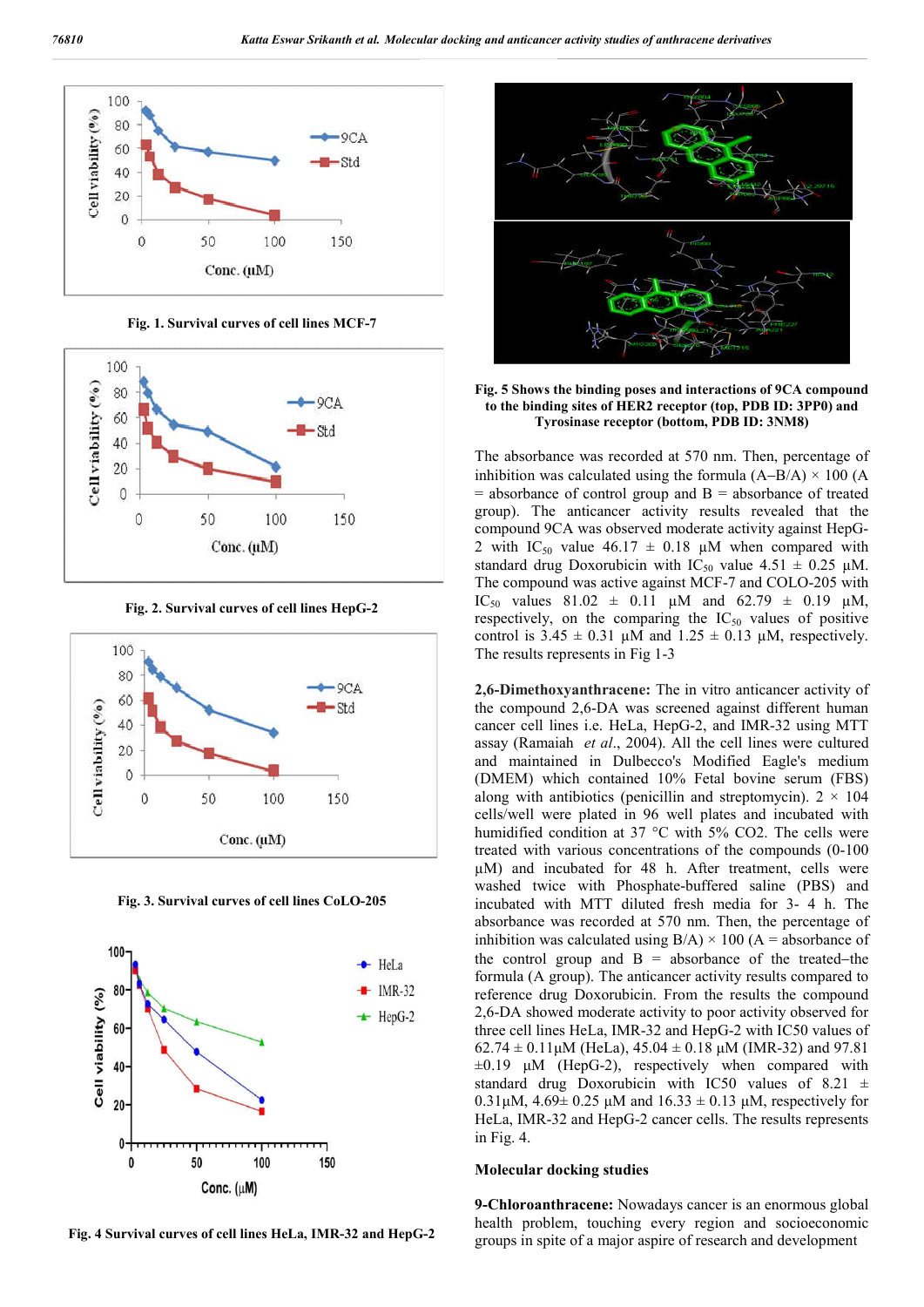



 $6(b)$ 



## **Fig. 6. (a-c) Showing the binding poses and interactions of 2,6-DA to binding sites of target protein: (a)** *EGFR* **(PDB ID: 4HJ0), (b)**  *HER2* **( PDB ID: 3PP0) and (c) Tyrosinase (PDB ID: 3NM8)**

 $6(c)$ 

in academia and pharmaceutical industry to pastime for new anticancer agents. In addition to anticancer agents, antioxidants are also appealing much interest of the researcher working in this filed. In principle, an anti-oxidant is a scaffold, which has the capability to inhibit the oxidation of other molecules and thus control the oxidative stress, damage or killing of cells which occur due to the low level of anti-oxidants or inhibition of antioxidant enzyme. The proteins HER2 and Tyrosinase an attractive targets for the development of anticancer agents (Herbst, 2004). In addition, HER2 is an excellent cell-surface receptor for epidermal growth factor family and stimulated by binding of its specific ligands. It also plays a crucial role in the growth of ductal system of the mammary glands (Sebastian, 1998). The crystallographic 3D structure ofHER2 and tyrosinase proteins were extracted from RCSB Protein Data Bank (www.rscb.org) with PDBID: 3PP0, 3NM8 for HER2 and tyrosinase, respectively. The previously associated ligands and water molecules of the downloaded proteins were eliminated using the UCSF chimera 1.10.1 software followed by the energy minimization. The molecular docking studies have been carried out by using Auto Dock Tools (ADT) (http://mgltools.scripps.edu) version 1.5.6 and Auto Dock 4.2package suite. The docking process was performed in between rigid protein receptor HER2 and tyrosinase with the 9CA. The Auto dock Tools 1.5.6 program was employed to merge non-polar hydrogens into related carbon atoms of the receptor HER2 and tyrosinase. Non-polar hydrogen, Gasteiger charges and torsions degrees of freedom were also assigned by ADT program.

The distance between donor and acceptor atoms showing the hydrogen bonding interactions was fixed to be 1.9 Å. Moreover, 10 docked conformations were generated for each analogue during the docking protocol and their structures were saved in PDBQT format. The energy calculations were done by using genetic algorithms (Ramaiah *et al*., 2004; Ramachary *et al*., 2018). A cubic grid box was also built with dimensions of  $60 \times 60 \times 60$  Å<sup>3</sup> on the receptor HER2 and tyrosinase with the aid of Auto Dock Tools 1.5.6 program with grid point spacing of 0.3750 Å. In this docking protocol, population size, 150 and maximum number of evaluations,  $2.5 \times 106$  were used to optimized the binding mode of ligands. The output results were graphically analyzed by Discovery Studio 4.1.0 software. The output of the docking studies of 9CA including binding energies of receptor–ligand complex are illustrated in Table 1 and fig 4. As shown in Table 1 the compound under investigation shows strong binding behaviour against receptors HER2 and tyrosinase as inferred by their minimum binding energies  $-6.93$  and  $-7.39$  kcal mol<sup>-1</sup> with HER2 and tyrosinase in 9CA.

**6-Dimethoxyanthracene:** The proteins EGFR, HER2 and Tyrosinase are good-looking targets for the evaluation of anticancer agents. It also plays a crucial role in the growth of the ductal system of the mammary glands. The 3D crystal structure of protein receptors was taken from RCSB Protein Data Bank with PDBID: 4HJO, 3PP0 and 3NM8 for EGFR, HER2 and Tyrosinase, respectively. The water molecules are eliminated using the UCSF chimera 1.10.1 software.